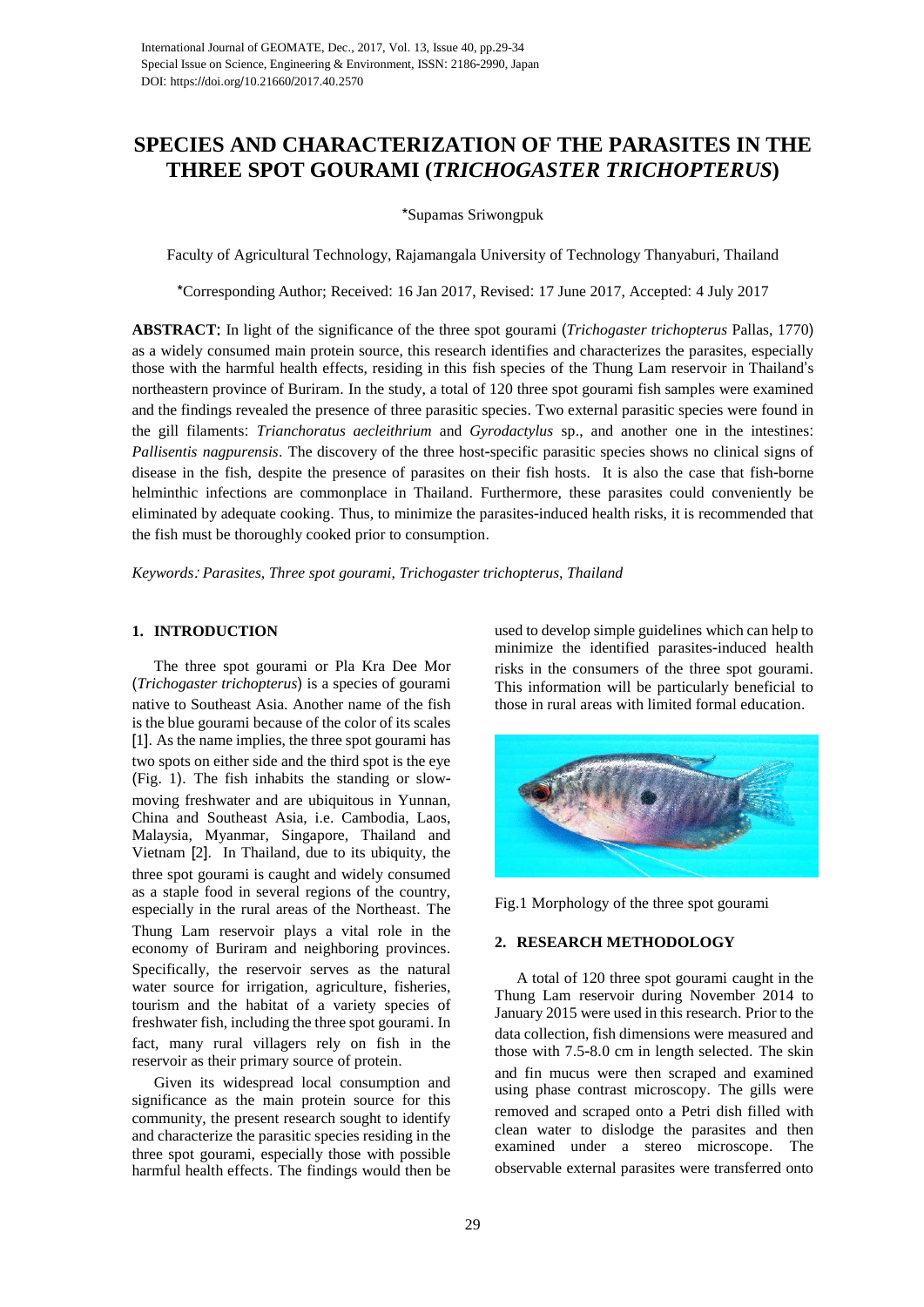a glass slide and covered with coverslip. The fish were then disemboweled and the contents examined under the microscope. In addition, the parasites were immobilized and preserved using the methods appropriate for each group as outlined in Tonguthai *et al*. (1999) [3].

Parasite identification was carried out based on the morphological features in Gelnar (1989) [4], Price and Berry (1996) [5], Paperna (1996) [6] and Sirikanchana (2003) [7]. The prevalence and mean intensity of each parasitic species were determined as per Margolis *et al*. (1982) [8].

## **3. RESULTS AND DISCUSSION**

A breakdown of the three parasitic species found in the three spot gourami samples from the Thung Lam reservoir, together with the number of fish infected with the parasites and the total number of the parasites is presented in Table 1. The findings revealed that all of the fish samples (120) were infected with *Trianchoratus aecleithrium* and only two (2) with *Gyrodactylu*s sp. (the class Monogenea). Both parasitic species were found in the gill filaments. Meanwhile, almost one-third of the fish samples (33) were infected with the intestinal *Pallisentis nagpurensis* (the spiny headed-worm species).

Table 1: Parasites in the three spot gourami samples from the Thung Lam reservoir

|                           | Number    | Total     |
|---------------------------|-----------|-----------|
| Parasitic species         | of fish   | number    |
|                           | with      | Ωf        |
|                           | parasites | parasites |
| (1) Monogenean            |           |           |
| - Trianchoratus           | 120       | 219       |
| aecleithrium              |           |           |
| - Gyrodactylus sp.        | 2         | 20        |
| (2) Acanthocephala        |           |           |
| - Pallisentis nagpurensis | 33        | gg        |

Table 2 displays the prevalence and mean intensity of the parasites found in the three spot gourami samples from the *Thung Lam* reservoir. In the table, *T*. *aecleithrium* exhibited a 100% prevalence, consistent with the finding that all the fish samples were infected with this parasitic species, followed by 1.66% and 27.5% for *Gyrodactylu*s sp. and *Pallisentis nagpurensis,*  respectively. The corresponding mean intensity were 64.79, 5.91 and 29.28.

Table 2 Prevalence and mean intensity of the parasites in the three spot gourami samples

| Parasitic species       | Prevalence<br>(%) | Mean<br>intensity |
|-------------------------|-------------------|-------------------|
| <i>Trianchoratus</i>    | 100               | 64.79             |
| aecleithrium            |                   |                   |
| Gyrodactylus sp.        | 1.66              | 5.91              |
| Pallisentis nagpurensis | 27.5              | 29.28             |

#### **3**.**1** *Trianchoratus aecleithrium*

*T*. *aecleithrium* is a flatworm or monogenetic trematode mainly found on the gills of fish, generally elongated and compressed dorsoventrally. The research findings revealed that the parasite's body is 0.28-0.37 mm in length and 0.07-0.09 mm in width and is covered with smooth and thin cuticle, with two pairs of eye spots on the anterior part. The pharynx is of oval shape, 0.02-0.03 mm in diameter. The opishaptor is bilobed, 0.03-0.04 mm long and 0.08 mm wide, and is distinctly separated from the body.



Fig.2 Copulatory organ of *T*. *aecleithrium* (arrow)  $(scale = 0.02 mm)$ 

Additionally, the parasite has three anchors: one dorsal anchor 0.04 mm in outer length, 0.03 mm in inner length and 0.01 mm base width, 0.016 mm point length, 0.017 mm and 0.008 mm inner and outer root lengths; and two ventral anchors with 0.028 mm outer length, 0.026 mm inner length and 0.015 mm base width, 0.018 mm point length, 0.014 mm inner root length, and 0.004 mm outer root length. However, the opishaptor has no support bars. In addition, there are 14 marginal hooks,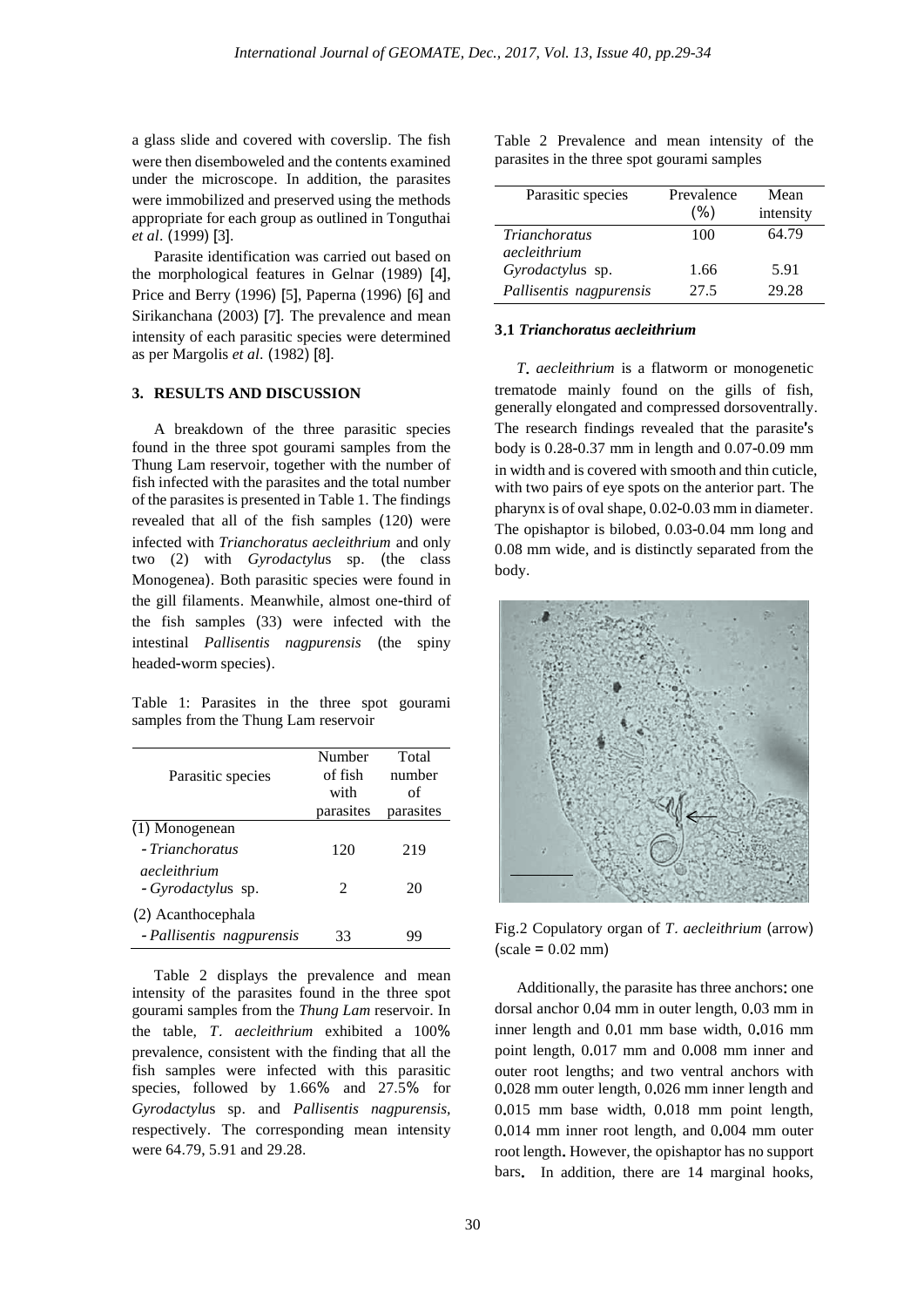measuring 0.013 in total length. The copulatory organ, measuring 0.04 mm in total length, consists of non-articulated cirrus and accessory piece. The vagina opens laterally and is reinforced by the weakly sclerotized vaginal tube (Figs.2 and 3).



Fig.3: Opishaptor of *T*. *aecleithrium* (scale = 0.02 mm), where d. a.  $=$  dorsal anchor; v. a.  $=$  vental anchor; m.h.  $=$  marginal hooks

Interestingly, the genus *Trianchoratus* with the three well-developed anchors was first found in the gills of the kissing gourami (*Helostoma rudolfi*), belonging to the family Helostomatidae from Southeast Asia [5]. In addition, *T*. *aecleithrium* was detected in the gills of *Trichogaster trichopterus*  (three spot gourami) from Czechoslovakia, belonging to another related family Belontiidae, indicating the host specificity of the parasite [4].

#### **3.2** *Gyrodactylu***s sp**.

*Gyrodactylu*s sp. is a small monogenetic trematode (0.2 mm) mainly found on the fin or the external fish skin, generally elongated and compressed dorsoventrally. There are two lobes at the anterior end of the head without eye spots. In addition, the parasite is viviparous and the embryos with well-developed hooks are visible inside the body of adult parasites. The opishaptor is armed with a pair of large hooks and sixteen marginal hooks, as shown in Figs.4 to 5.

The genus *Gyrodactylu*s has many species and is among the main causes of parasitic infestations in both marine and freshwater fish [9]. Severe infestations could lead to the destruction of the fin or skin epithelium due to mechanical damage.



Fig.4: *Gyrodactylu*s sp. (scale = 0.02 mm), where op. = opishaptor



Fig.5 Opishaptor of *Gyrodactylu*s sp. (scale = 0.02 mm), where a. = anchor; t.b. = transverse bar; m.h. = marginal hooks

#### **3.3** *Pallisentis nagpurensis*

*P*. *nagpurensis* is of cylindrical shape with 4.1 mm in length and 0.3 mm in width. The research findings showed that the parasite's proboscis is large and globular, 0.17 mm long, 0.2 mm wide, and is armed with four circles of 10 fine, recurved hooks that are similar in shape but different in size. The hooks of the first circle are stout and larger than those of the basal row. Each hook consists of a recurved blade, a horizontally directed root, and a handle sunk in proboscis wall, as shown in Fig. 6.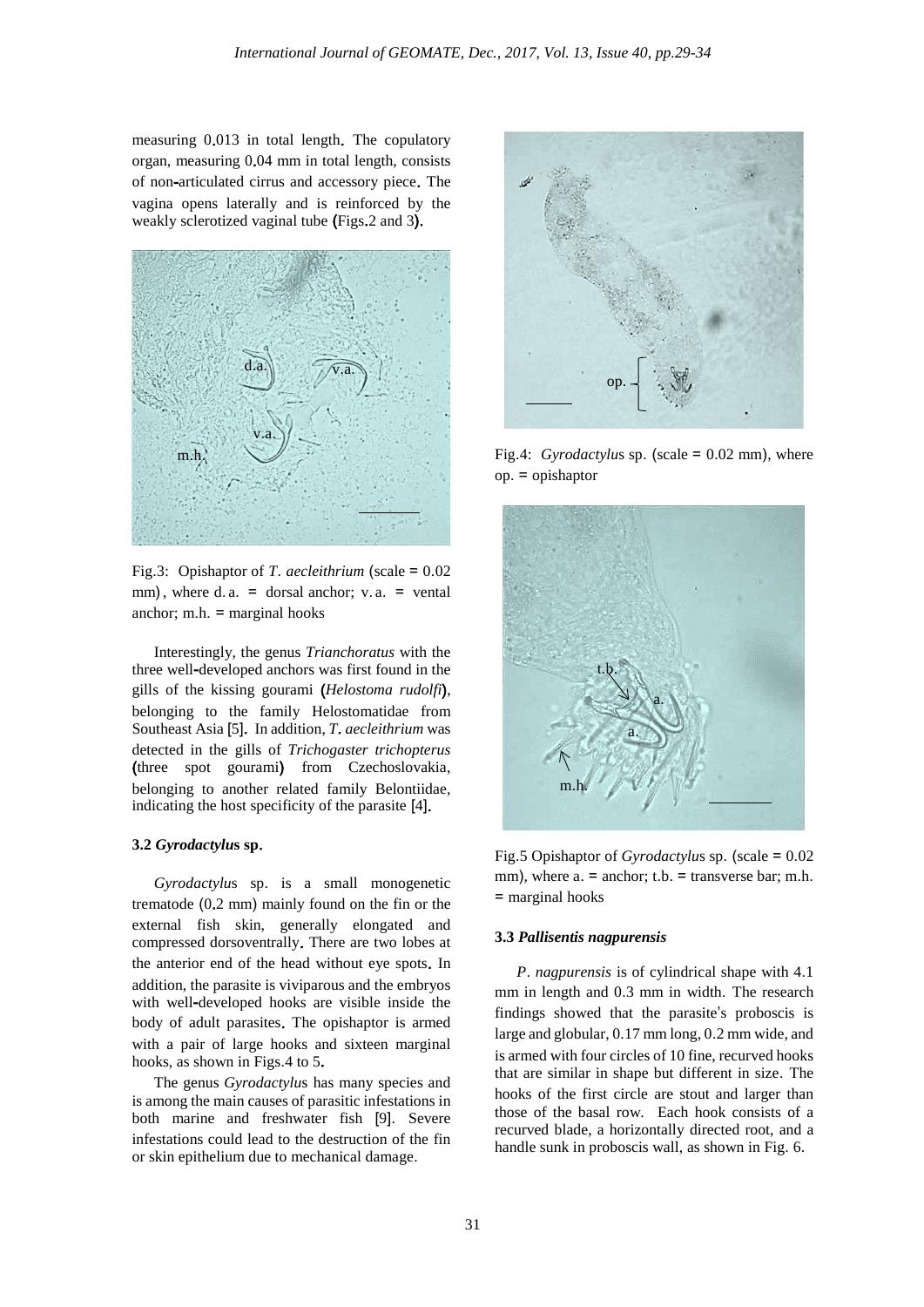

Fig.6 The head part of *P*. *nagpurensis* (scale = 0.1 mm), where  $pb =$  proboscis;  $h =$  hook;  $pb.r. =$ proboscis receptacle; ln. = lemnisci; t.s. = trunk spine

In addition, the neck is long and the proboscis receptacle is sac-like and single-layered. The lemniscal tubulars are longer than the proboscis receptacle. The body consists of the collar and trunk spines. The collar spines are arranged in 14-16 transverse circles, each with 16 spines, and the trunk spines start after a short non-spiny area with 20 circles, each with 14-16 spines. The anterior and posterior testes are 0.3 mm long and 0.1 wide. The seminal vesicle is 0.3 mm long and 0.06 wide. The cement gland is single, syncytial, cylindrical, 0.3 mm long and 0.1 wide, and to the rear of the testes. The cement reservoir is 0.2 mm long and 0.1 wide. From each testis a vas deferens runs down in close association with the cement gland, the cement reservoir and the joint bursa (Figs. 6 to 8).

In fact, the genus *Pallisentis* was identified in the specimens of three fish species from Beijing, China [10]. Specifically, *Pallisentis* is grouped under class Eoacanthocephala [11], order Gyracanthocephala [12], family Quadrigyridae [13] and subfamily Pallisentinae [14]. The acanthocephalan *Pallisentis nagpurensis* is the intestinal parasite of fishes, amphibians, birds, reptiles and mammals. It can penetrate its thorny proboscis into the intestinal wall of the host and absorb the nutrients. Their large numbers could

cause the occlusion of the stomach and intestinal lumina, and even death of the fish host [15]. In Thailand, *P*. *nagpurensis* was found in *Ophiocephalus striatus* from the central province of Sing Buri [16] and the capital Bangkok [17]; and in *Channa striatus* and *C*. *lucius* from the Bueng Boraphet freshwater lake in Nakhon Sawan province [18].



Fig.7 The trunk part of *P*. *nagpurensis* (scale = 0.1 mm), where pb.r. = proboscis; receptacle; ln. = lemnisci; t.s.  $=$  trunk spine



Fig.8 The tail (end) part of *P*. *nagpurensis* (female) (scale =  $0.1$  mm, where l.s. = ligament sag; sp. = sphincter;  $u =$  uterus;  $v =$  vulva

Given that the presence of parasites on their fish hosts and the fish-borne helminthic infections are commonplace in Thailand, the discovery of the three host-specificity parasitic species in the three spot gouramis from the Thung Lam reservoir shows no clinical signs of disease in the fish. In addition, a number of freshwater fish species have been reported as the intermediate host of parasites [19]. However, humans could acquire the parasites from consuming raw or undercooked fish containing the infective-stage parasites [20]. Fortunately, these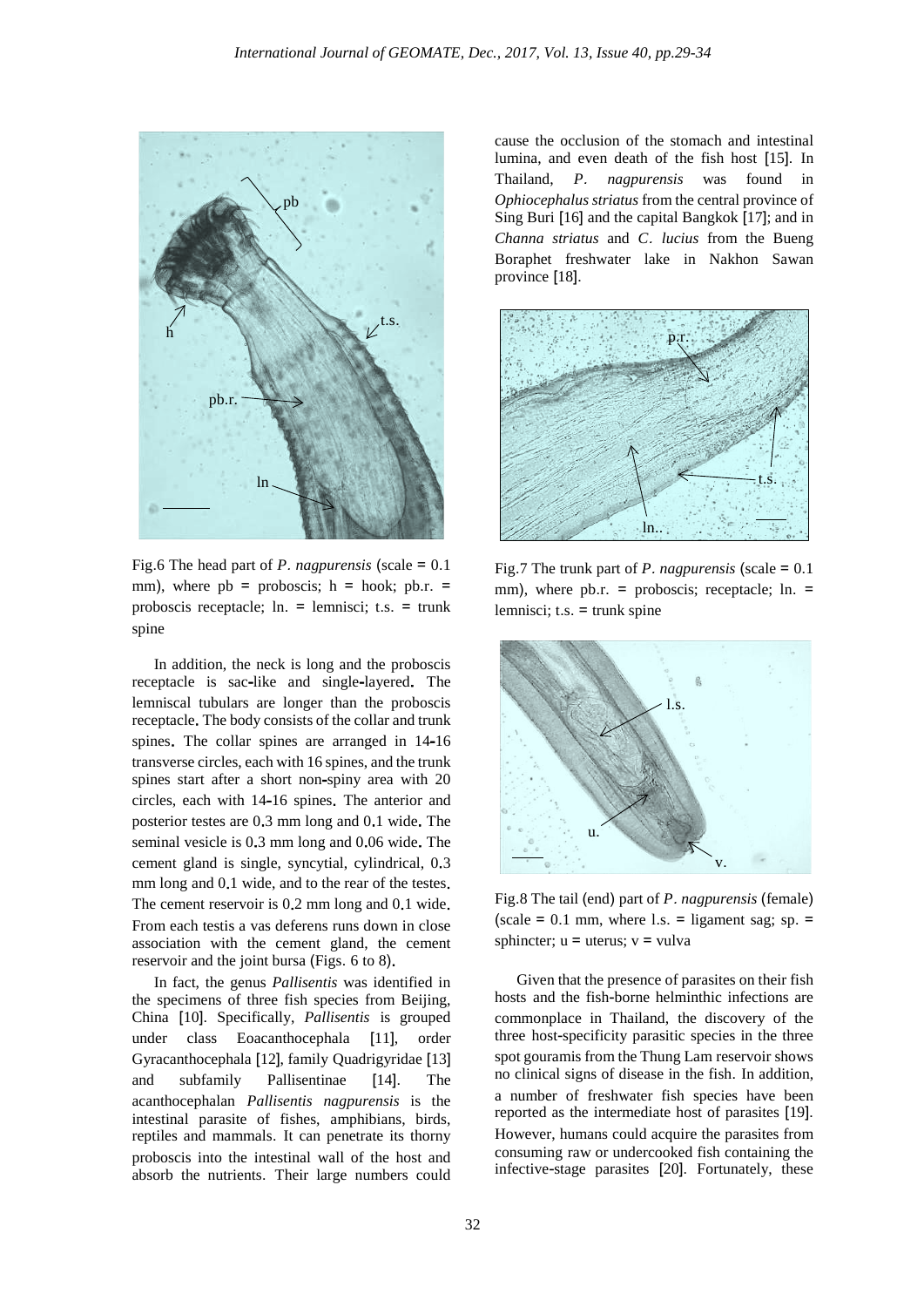parasites could conveniently be eradicated by adequate cooking. It is thus imperative that the three spot gourami be thoroughly cooked prior to consumption to minimize the health risks induced by the parasites. In addition, the rural residents along the natural waterways who catch and feed on the three spot gourami must be made aware of this safe practice.

## **4. CONCLUSIONS**

This research has identified and characterized the parasites residing in the three spot gourami (*Trichogaster trichopterus* Pallas, 1770) of the Thung Lam reservoir in Thailand's northeastern province of Buriram. This is valuable information given the widespread local consumption of the fish and its significance as the main source of protein. In the study, a total of 120 three spot gourami fish samples were examined and the findings revealed the existence of three parasitic species. Two external parasitic species were found in the gill<br>filaments: Trianchoratus aecleithrium and  $Trianchoratus$ *Gyrodactylus* sp., and another in the fish intestines: *Pallisentis nagpurensis*. Specifically, *T*. *aecleithrium* was the parasitic species with the highest mean intensity (64.79), followed by *Pallisentis nagpurensis* (29.28) and *Gyrodactylus*  sp. (5.91). Interestingly, the existence of the three host-specific parasitic species shows no clinical signs of disease in the fish, although the presence of parasites on their fish hosts and the fish-borne helminthic infections are commonplace in Thailand. In fact, these parasites could easily be killed by adequate cooking. To successfully minimize the parasites-induced health risks, the fish thus must be thoroughly cooked prior to consumption. More importantly, the rural residents whose livelihoods depend on the three spot gourami fish species must be made aware of the safe practice.

### **5. ACKNOWLEDGEMENTS**

The author would like to express sincere appreciation to the Faculty of Agricultural Technology and the Institute of Research and Development, Rajamangala University of Technology Thanyaburi, for their financial support.

# **6. REFERENCES**

[1] Frankel JS, "Inheritance of trunk coloration in the three spot gourami, *Trichogaster trichopterus* Pallas", J. of Fish Biology, Vol. 41, 1992, pp. 663-665.

- [2] Vidthayanon C, "Freshwater Fishes of Thailand" Nanmee Books Co. Ltd., Bangkok: 2001. pp. 54-55.
- [3] Tonguthai, K., S., Chinabut, C., Limsuwan, T., Somsiri, P., Chanratchakool, & Kanchanakarn, S. "Diagnostic Proceedures for Finfi.sh Diseases" Aquatic Animal Health Research Institute, Department of Fisheries, Bangkok: 1999. pp. 1-152.
- [4] Gelnar M, "The morphology of *Trianchoratus aecleithrium* Price et Berry, 1966 (Dactylogyridae, Monogenea) from a new host *Trichogaster trichopterus trichopterus* (Pallas, 1777)", Folia Parasitologica, Vol. 35, 1989, pp. 7-11.
- [5] Price, C.E. & Berry, W.S. "*Trianchoratus*, a new genus of Monogenea", P Helm Soc Wash, Vol. 33, 1966, pp. 201-203.
- [6] Paperna I, "Parasites, infections and diseases of fishes in Africa" An Update, CiFa Technical Paper No. 31. Food and Agriculture Organization, Rome, 1966. pp. 1-120.
- [7] Sirikanchana P, "Parasites of Aquatic Animal" 6th ed. Bangkok: Sky Word Advertising Partnership, 2003. pp. 1-270.
- [8] Margolis, L., Esch, G.E., Holmes, J.C., Kuris, A.M. & Schad, G.A. "The use of ecological terms inparasitology (repoet of an Ad Hoc committee of the American Society of Parasitologists)", J. Parasitol, Vol. 68, 1, 1982, pp. 131-133.
- [9] Appleby C & Mo TA, "Population dynamics of *Gyrodactylus salaris* (Monogenea) infecting Atlantic salmon, *Salmo salar*, parr in the river Batnfjordselva, Norway" Parasitology, Vol. 83, 1, 1997, pp. 23-30.
- [10]Van Cleave HJ, "Acanthocephala from China I. New species and new genera from Chinese fishes", Parasitology, Vol. 20, 1982, pp. 1-9.
- [11]Van Cleave HJ "Expanding horizons in of a phylum", J parasitol, Vol. 34, 1, 1948, pp. 1- 20.
- [12] Van Cleave HJ, "The recognition of a new order in the Acanthocephala", J parasitol, Vol. 22, 2, 1936, pp. 202-206.
- [13] Van Cleave HJ, "Notes on life cycle of two species of Acanthocephala from freshwater fishes", J parasitol, Vol. 6, 4, 1920, pp. 167- 172.